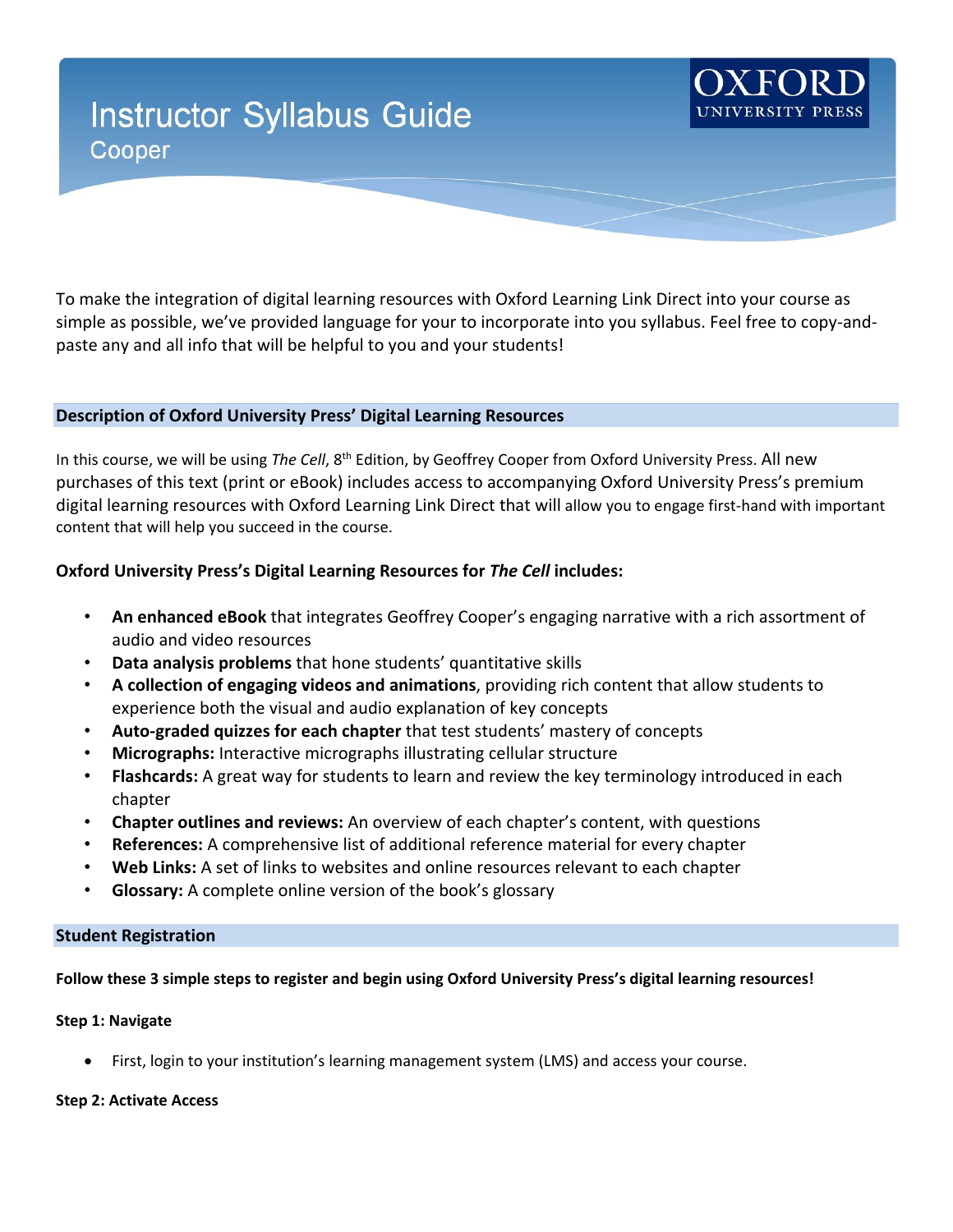# **Instructor Syllabus Guide** Cooper



| ы                           | ≡                        | TODD2E_CARTDEMO > Modules                   |
|-----------------------------|--------------------------|---------------------------------------------|
| $\bullet$<br><b>Account</b> | Home<br>Assignments      |                                             |
| ෬<br>Dashboard              | <b>Discussions</b>       | - Test Bank and Assessments                 |
| Ξ<br>Courses                | Grades<br>People         | Part 1 Test<br>$\mathbb{Z}^2$<br>$37$ pts   |
| $\Box$ Calendar             | <b>Files</b><br>Syllabus | Chapter 1 Quiz<br>$\mathbb{Z}^2_+$<br>7 pts |
| ₿<br>Inbox                  | Quizzes                  |                                             |
| $^{\circ}$<br>Help          | Modules<br>Conferences   | · Enhanced eBook                            |
|                             | Collaborations           | <b>Discovering Music eBook</b><br>io        |
|                             |                          | + All Parts                                 |

• The Oxford University Press resources will look a lot like the other resources in your course; however, the first time you encounter one that's protected you'll be asked to Activate your Access.

| Activate Your Access                                                                                                                                                                                                                            |                                                                                                              |    |                                                                                                  |  |  |  |  |
|-------------------------------------------------------------------------------------------------------------------------------------------------------------------------------------------------------------------------------------------------|--------------------------------------------------------------------------------------------------------------|----|--------------------------------------------------------------------------------------------------|--|--|--|--|
| This resource requires registration with an access code or philine purchase. All of the ways that you get access are listed believ.                                                                                                             |                                                                                                              |    |                                                                                                  |  |  |  |  |
| If you arrestly purchased access under a different email address you can use this link to transfer your access to addarmatiod gmall.com.                                                                                                        |                                                                                                              |    |                                                                                                  |  |  |  |  |
| ٥                                                                                                                                                                                                                                               |                                                                                                              |    |                                                                                                  |  |  |  |  |
| Begin as 14-day wish                                                                                                                                                                                                                            | Referen as access code                                                                                       |    | Purchase access with a Credit Carif.                                                             |  |  |  |  |
| Not yore if you're insidy to purchase<br>accessor) Client have to start a no-skillgation.<br>foia trial.                                                                                                                                        | Did you receive an access code with your<br>forestates and said are searching to Austi-<br><b>Click here</b> | b. | Alle you ready to get access but don't have<br>an acurate code? Checkoat with PayPat.<br>Tekita: |  |  |  |  |
|                                                                                                                                                                                                                                                 | - 97. W                                                                                                      |    | <b>Purchase access</b>                                                                           |  |  |  |  |
| If you have any questions or concerns, please visit our customer suggest FAD site, or contact DUP tech suggest by email at dechiose Knapport poup com or by<br>phone at 955,281,6744 0.15 and Canada only Land they will get you issuered away. |                                                                                                              |    |                                                                                                  |  |  |  |  |

- When prompted to activate your access, you will have three options:
	- 1. Redeem an access code, which you may have purchased with a print text or separately
		- o If you select "Redeem an access code", you'll be prompted to enter the code you received with the purchase of your book or through your bookstore and then hit "Redeem". You'll then have access for the duration of time denoted with the code.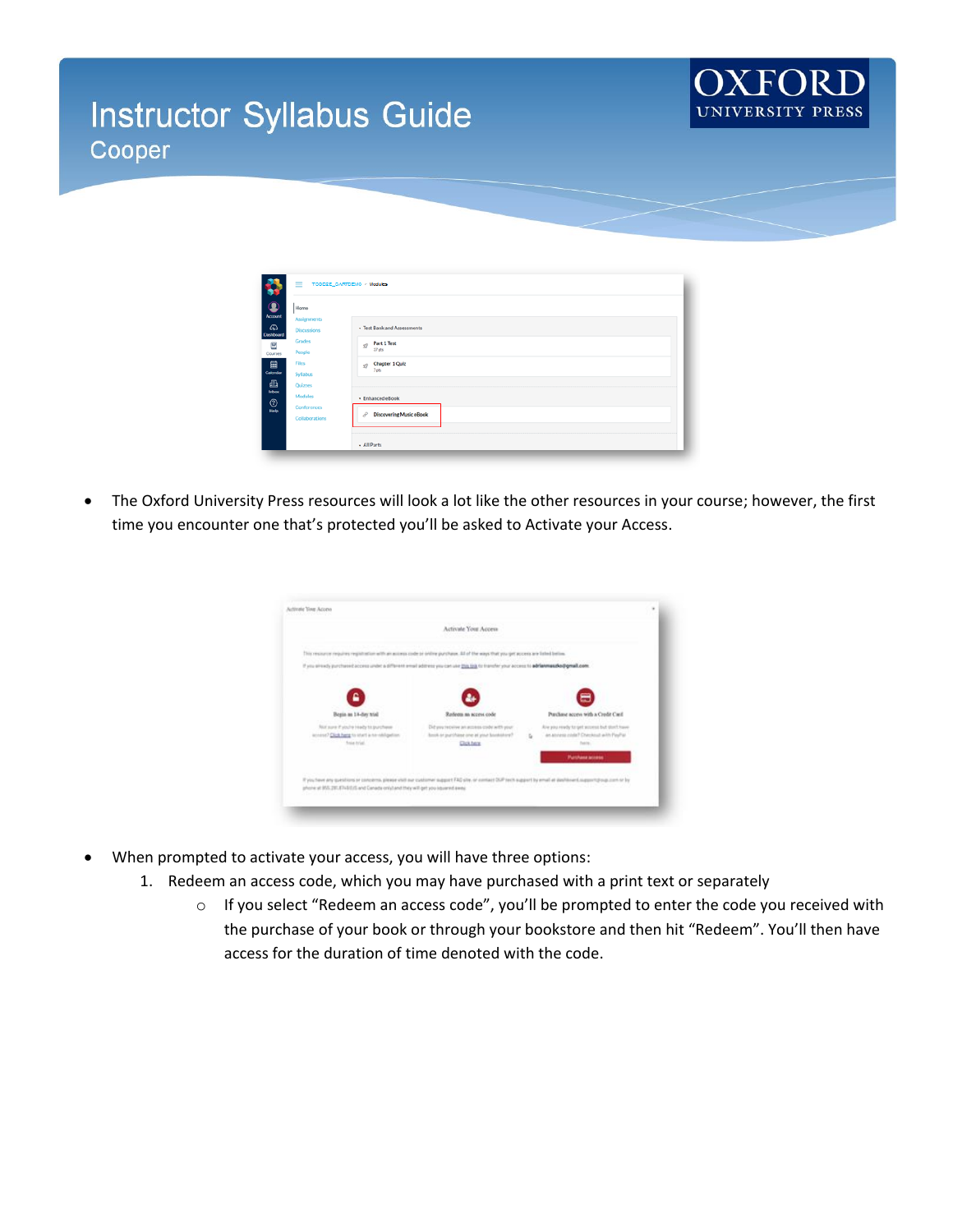# **Instructor Syllabus Guide** Cooper



| Did you receive an access code with your book or purchase one at your bookstore?                                                                                                                                                                                                                                                                                                                     |  |
|------------------------------------------------------------------------------------------------------------------------------------------------------------------------------------------------------------------------------------------------------------------------------------------------------------------------------------------------------------------------------------------------------|--|
| Your access code is 15 characters, not including hyphens, and is not case sensitive. Access codes may typically (eity be redeemed only once. If you purchased a<br>used book or revited a book. He previous owner may have already redeemed the code. If an, you can still purchase access here using your credit card or ask your<br>local localistors if they stock identitiers access code cards. |  |
| interest implica-<br><b>Hodoon</b>                                                                                                                                                                                                                                                                                                                                                                   |  |
| Click have to return to all of the ways that you get access to this and other protected resources.                                                                                                                                                                                                                                                                                                   |  |
| If you have any questions or concerns, please visit our customer support FAO also, or contact DUP tech support by email at dialriboard; support ploup, com or by<br>phone at 855, 281, 874 81/5 and Canada sniy) and they will get you aquared away.                                                                                                                                                 |  |

- 2. Purchase access with a credit/debit card or PayPal account
	- a. If you select "Purchase access with a Credit Card", you'll be prompted to checkout with PayPal. You will notice that much of the information has been populated for you already.
		- − When you've finished entering your information, click "Continue".
		- − You'll then see a purchase summary screen. Continue on to purchase access through PayPal.

|                 |           |                                                                                           | a.                                                                                                                                                             |               |  |  |  |
|-----------------|-----------|-------------------------------------------------------------------------------------------|----------------------------------------------------------------------------------------------------------------------------------------------------------------|---------------|--|--|--|
|                 |           |                                                                                           | Are you ready to get access but don't have an access code? Checkout with PayPal here.                                                                          |               |  |  |  |
|                 |           |                                                                                           | Complete the form below to complete your purchase on PayPal.com. No account is required for this process, you may choose to use one or checkout as a guest. If |               |  |  |  |
|                 |           | you meant to redeem an access code to access these protected resources please click here. |                                                                                                                                                                |               |  |  |  |
|                 |           |                                                                                           |                                                                                                                                                                |               |  |  |  |
|                 |           |                                                                                           | By the People Brief 4a Student Resources                                                                                                                       |               |  |  |  |
| <b>Dountry</b>  |           |                                                                                           | <b>State/Province/Region</b>                                                                                                                                   |               |  |  |  |
| Salact country  |           | ٠                                                                                         | Please select a country first                                                                                                                                  |               |  |  |  |
| OG <sup>2</sup> |           | Address                                                                                   |                                                                                                                                                                | Zuimetal Code |  |  |  |
| Tm not a robot  |           |                                                                                           |                                                                                                                                                                |               |  |  |  |
|                 | INCAPTCHA |                                                                                           |                                                                                                                                                                |               |  |  |  |

- 3. Activate a free trial
	- a. If you select "Begin a trial", you'll be prompted to redeem an access code or purchase access if you attempt to access locked content after the completion of the trial period.
		- − OUP will automatically count down the days of your free trial
		- − You will be prompted to redeem or purchase at the end of the trial